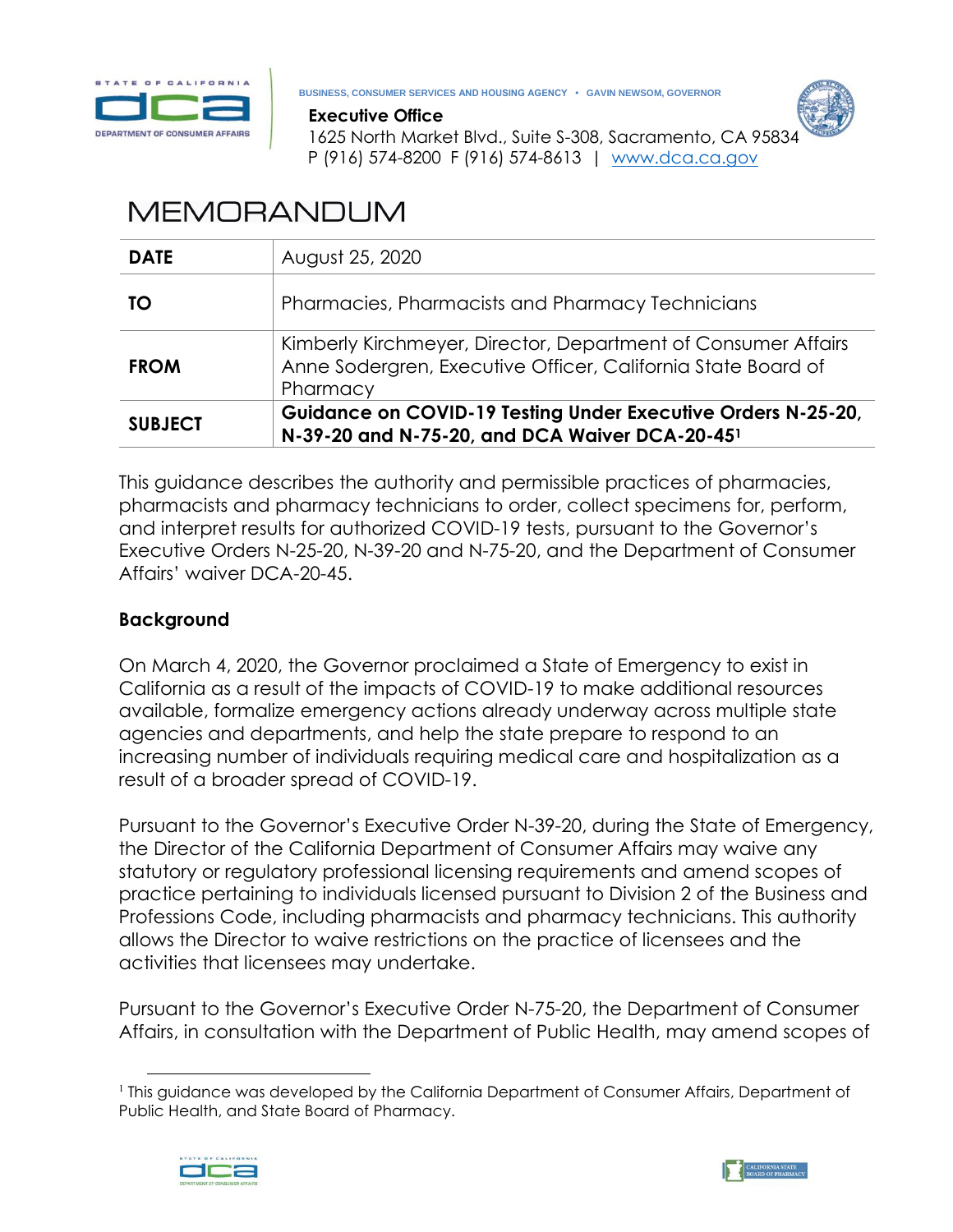practice to allow pharmacists and pharmacy technicians to conduct any aspect of any point-of-care test for the presence of SARS-CoV-2 that is deemed or classified as CLIA waived and, to that end, may waive any provision of the Business and Professions Code, or any other provision of law, to the extent that provision would prevent or in any way restrict any pharmacist or pharmacy technician from conducting any aspect of any such test.

# **Performing Point-Of-Care CLIA-Waived Tests For The Presence Of SARS-CoV-2 Without A Laboratory Director**

Pursuant to the Governor's Executive Orders and the applicable DCA waiver, and as discussed in more detail below, pharmacists and pharmacy technicians may perform on individual patients point-of-care clinical laboratory tests or examinations for the presence of the virus SARS-CoV-2 that are deemed or classified as waived pursuant to the Clinical Laboratory Improvement Amendments of 1988 (CLIA), in settings without a laboratory director, including a pharmacy.

Such tests are limited to tests authorized by the United States Food and Drug Administration (FDA) and performed consistent with the provisions of any applicable Emergency Use Authorization.

Pharmacies where tests are performed must still comply with any other applicable federal requirements, including CLIA certificate of waiver requirements. For purposes of CLIA, the person identified as responsible for directing and supervising testing oversight and decision making is the pharmacist-in-charge.

Pharmacies where tests are performed must also register with the Department of Public Health to perform waived tests, but need not identify a laboratory director. Such pharmacies must also comply with disease reporting requirements applicable to laboratories.

There are currently several waived tests for the presence of SARS-CoV-2 that may be performed in a clinical laboratory with a federal CLIA certificate of waiver and a California clinical laboratory registration. More information about the current list of available tests receiving FDA Emergency Use Authorization is available here: [https://www.fda.gov/medical-devices/emergency-situations-medical](https://www.fda.gov/medical-devices/emergency-situations-medical-devices/emergency-use-authorizations-medical-devices)[devices/emergency-use-authorizations-medical-devices](https://www.fda.gov/medical-devices/emergency-situations-medical-devices/emergency-use-authorizations-medical-devices)

For further information about the circumstances under which a test can be performed, please refer to the appropriate FDA-EUA approved manufacturers test kit's "Instructions for Use" literature.

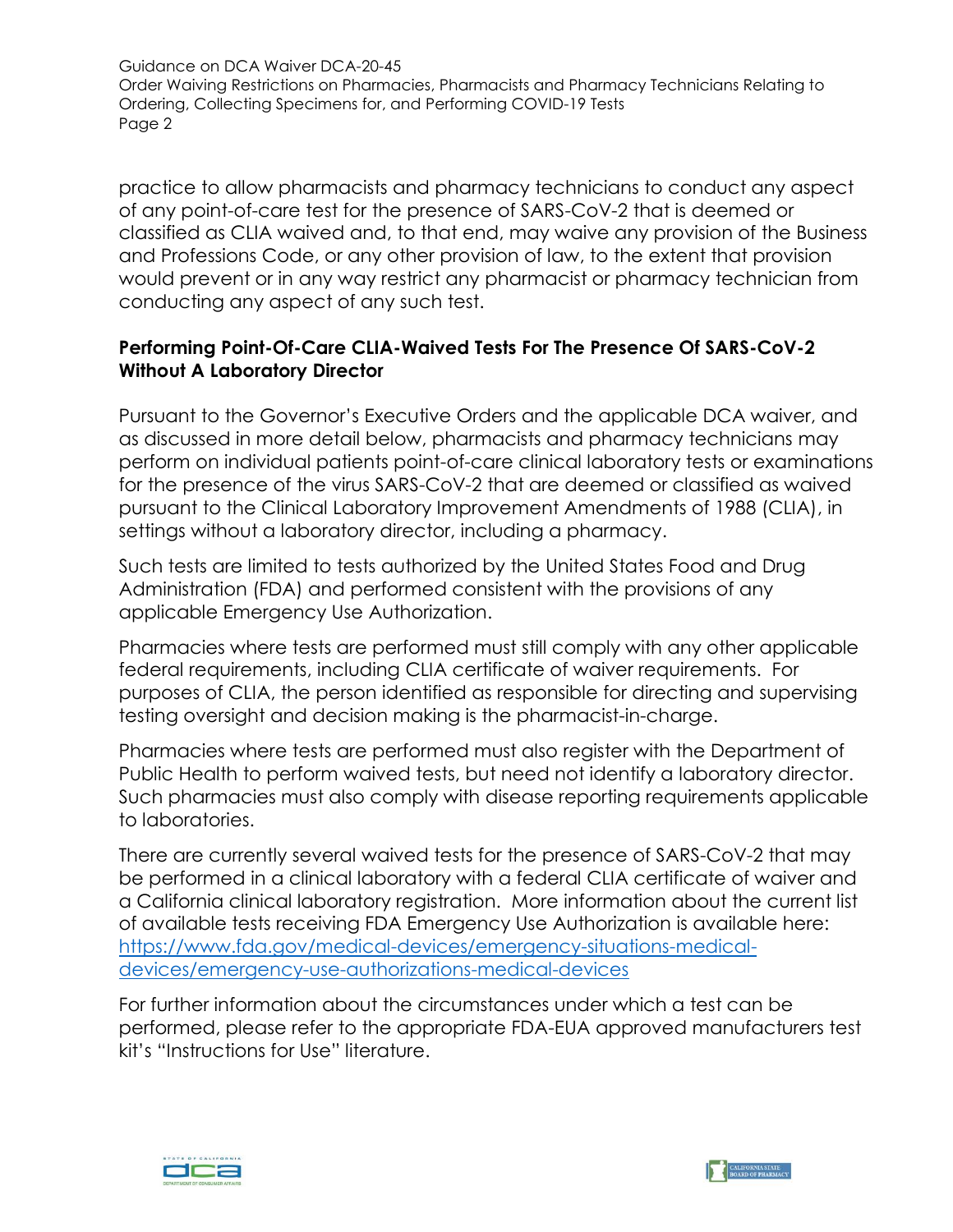#### **Pharmacists May Order And Collect Specimens For All CLIA Categories Of Authorized COVID-19 Tests, And They May Perform and Interpret the Results for Authorized CLIA-Waived COIVD-19 Tests**

Pursuant to the Governor's Executive Orders and the applicable DCA waiver, pharmacists may order and collect specimens for all CLIA categories of tests for the presence of SARS-CoV-2 in individual patients, including waived, moderate- and high-complexity tests.

Pharmacists may also perform and interpret results for point-of-care tests for the presence of SARS-CoV-2 that are deemed or classified as CLIA waived. The DCA waiver does not, however, authorize pharmacists to perform and interpret results for moderate- or high-complexity tests.

Pharmacists must be competent and trained to collect the particular specimen and perform the particular test, and the specimen must be collected, and the test performed, consistent with any applicable Emergency Use Authorization. Pharmacists that supervise pharmacy technicians are responsible for the testing duties the pharmacy technicians perform under their supervision. Pharmacists must also comply with disease reporting requirements applicable to health care providers.

## **Pharmacy Technicians In Pharmacies May Collect Specimens And Perform Authorized CLIA-Waived COIVD-19 Tests**

Pursuant to the Governor's Executive Orders and the applicable DCA waiver, pharmacy technicians in a pharmacy may collect specimens through the use of nasal, nasopharyngeal, or throat swabs, and perform, point-of-care tests for the presence of SARS-CoV-2 that are deemed or classified as CLIA waived. Pharmacy technicians must be competent and trained to collect the particular specimen and perform the particular test, and the specimen must be collected, and the test performed, consistent with any applicable Emergency Use Authorization. Pharmacy technicians collecting specimens and performing tests, as specified, must remain under the direct supervision and control of a pharmacist.

## **Pharmacists Serving As Laboratory Personnel Performing COVID-19 Tests In A Licensed Laboratory**

Separately, on March 12, 2020, the Governor issued Executive Order N-25-20, which suspended certification and licensure requirements for persons performing COVID-19 tests in licensed clinical laboratories.



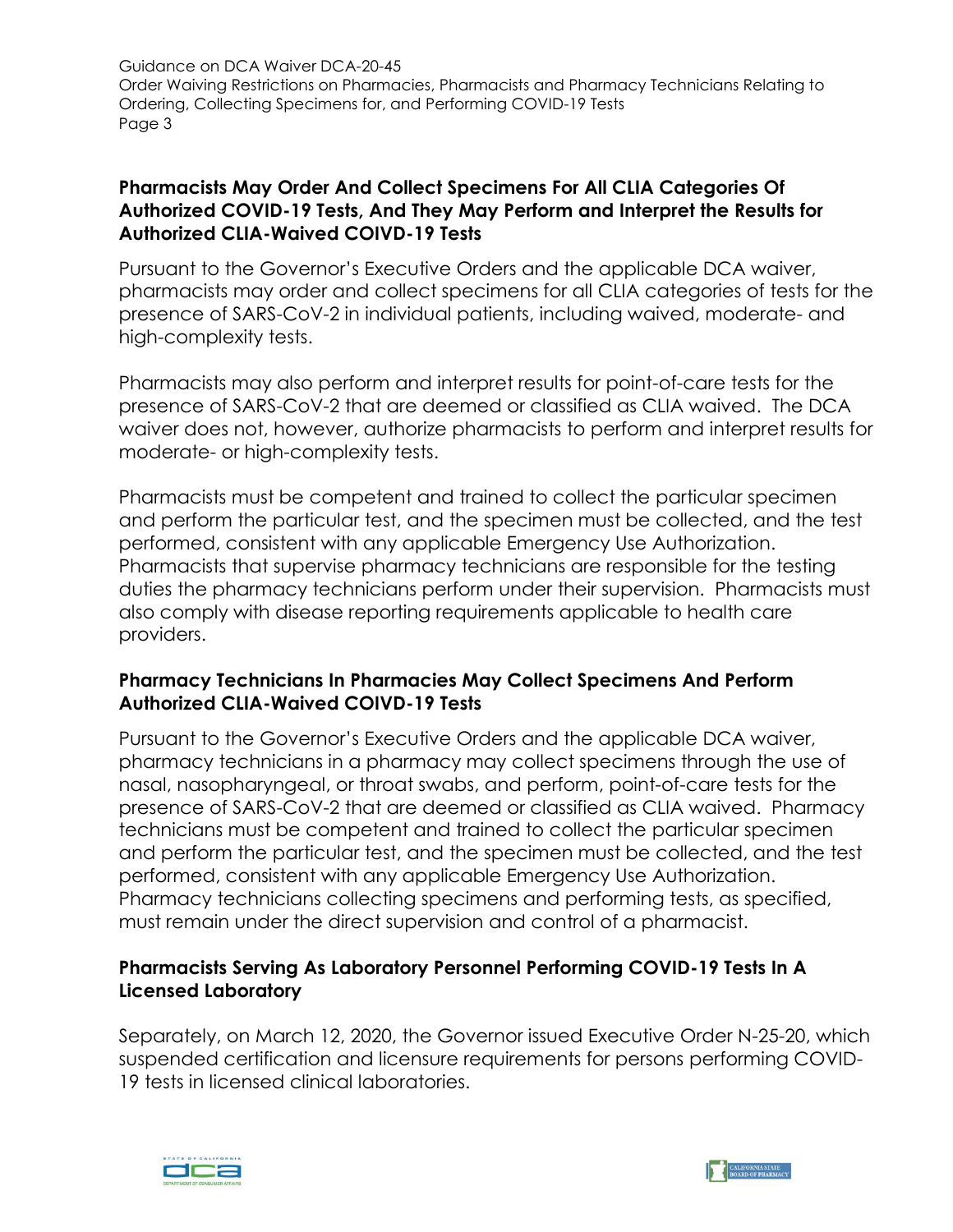On April 8, 2020, the Department of Public Health's Laboratory Field Services (LFS) released guidelines on the qualifications of testing personnel based, in part, on Executive Order N-25-20. As explained in the guidance, for the duration of the COVID-19 emergency, persons may perform testing for SARS-CoV-2, the virus that causes COVID-19, without holding a California license to perform such testing, if they meet the requirements specified in federal regulations at 42 CFR 493.1489 for high-complexity testing personnel.

Pharmacists are not specifically included in the referenced section of the Code of Federal Regulations, but in the Board of Pharmacy's view, a pharmacist would satisfy those requirements by virtue of the education required for licensure. Accordingly, Executive Order N-25-20 and LFS's guidelines separately enable pharmacists to serve as laboratory personnel and perform COVID-19 testing under the guidelines issued by the LFS.

For questions about laboratory personnel or laboratory testing pursuant to Executive Order N-25-20 and related LFS guidance, please contact LFS at LFSCOVID@cdph.ca.gov. LFS has also posted helpful information for laboratories here: [https://www.cdph.ca.gov/Programs/OSPHLD/LFS/Pages/COVID-19.aspx.](https://www.cdph.ca.gov/Programs/OSPHLD/LFS/Pages/COVID-19.aspx)

#### **Resources**

For additional information, the DCA and the Board recommend that any licensee interested in ordering COVID-19 tests, collecting specimens, and performing tests in laboratory settings review the following information:

- Guidance for COVID-19 Collection and Testing Sites: [https://www.cdph.ca.gov/Programs/OSPHLD/LFS/Pages/COVID-](https://www.cdph.ca.gov/Programs/OSPHLD/LFS/Pages/COVID-19Guidance.aspx)[19Guidance.aspx](https://www.cdph.ca.gov/Programs/OSPHLD/LFS/Pages/COVID-19Guidance.aspx)
- CDC's Information for Laboratories About Coronavirus (COVID-19): <https://www.cdc.gov/coronavirus/2019-nCoV/lab/index.html>
- Guidance on COVID-19 for Pharmacy Personnel: [https://www.cdph.ca.gov/Programs/CID/DCDC/Pages/COVID-](https://www.cdph.ca.gov/Programs/CID/DCDC/Pages/COVID-19/GuidanceforPharmacies.aspx)[19/GuidanceforPharmacies.aspx](https://www.cdph.ca.gov/Programs/CID/DCDC/Pages/COVID-19/GuidanceforPharmacies.aspx)
- Guidance on Resource Requests for Health Care Providers: [https://www.cdph.ca.gov/Programs/CID/DCDC/Pages/COVID-](https://www.cdph.ca.gov/Programs/CID/DCDC/Pages/COVID-19/ResourceRequestingforHealthCareProviders.aspx)[19/ResourceRequestingforHealthCareProviders.aspx](https://www.cdph.ca.gov/Programs/CID/DCDC/Pages/COVID-19/ResourceRequestingforHealthCareProviders.aspx)